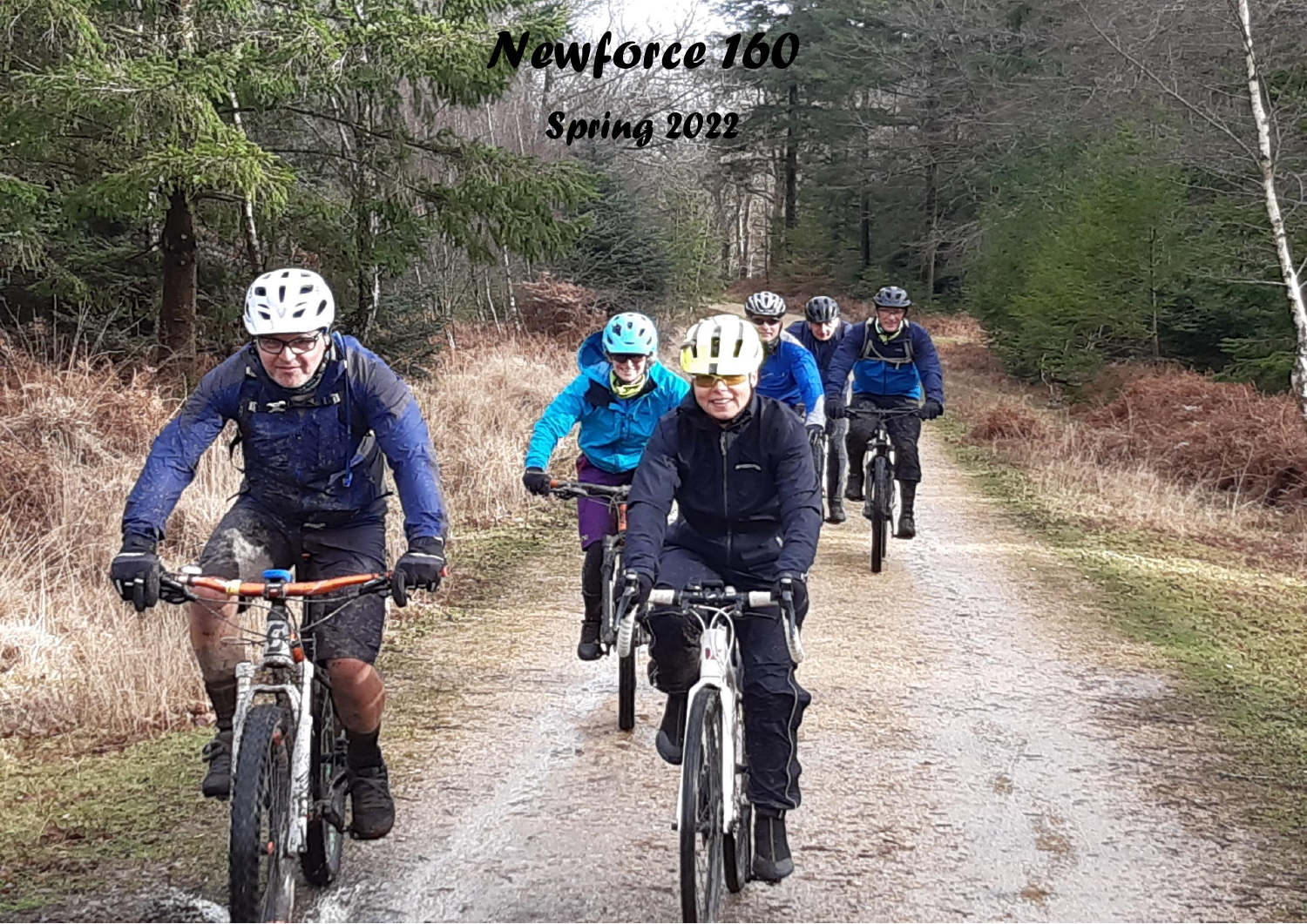## Dear All

Welcome to Newforce 160. This is the bit where I normally prattle on about how good or bad the recent weather has been and try to offer some encouragement for you all to get out and join in the club activities. So here goes. As is usual spring has been going through it's 'will it, won't it' phase but overall the riding conditions are far better than they often are at this time of year, unless you really like mud and puddles to splosh through. Will that do?

Despite the drier weather and trails I have found myself spending a little less time on two wheels than most recent years. Why? Well apart from many of my Tuesdays off coinciding with poor weather it's because I've been doing more running. And why running? Well, three years ago I went for a post Christmas trot round a local circuit that a good many years previously I once managed in just under twenty minutes. This time I couldn't get under *thirty* and what started as an attempt to redress that has evolved into a newfound enthusiasm for running, fuelled largely by my determination not to succumb to the process of aging. At least not without a struggle, no matter how undignified that may end up! Unlike the triathlon period of my life in the 80s and 90s this time I have been doing a lot more intervals, sets of short sprints or longer efforts, often with hills. That has made it a lot more interesting than just going out and plodding along at the same pace all the way round and now I've joined the running club I get to do that with other people of a similar ability and indulge my competitive inclinations at some of the many inter-club events that are free to enter.

So am I abandoning cycling? Of course not and the fitness boost from the running is very welcome when I am on a bike. I'm sure it won't have done me any harm for the UK Fatbike Championship I'll be riding in mid May. That event is being run as a subcategory of the Torque In Your Sleep event at Minley Manor in north east Hampshire and will be a six hour race. I'll let you know how I got on in the next newsletter.

Until then, happy riding to you all and please please please take some photos while you're out, I've got a calendar to produce in the autumn.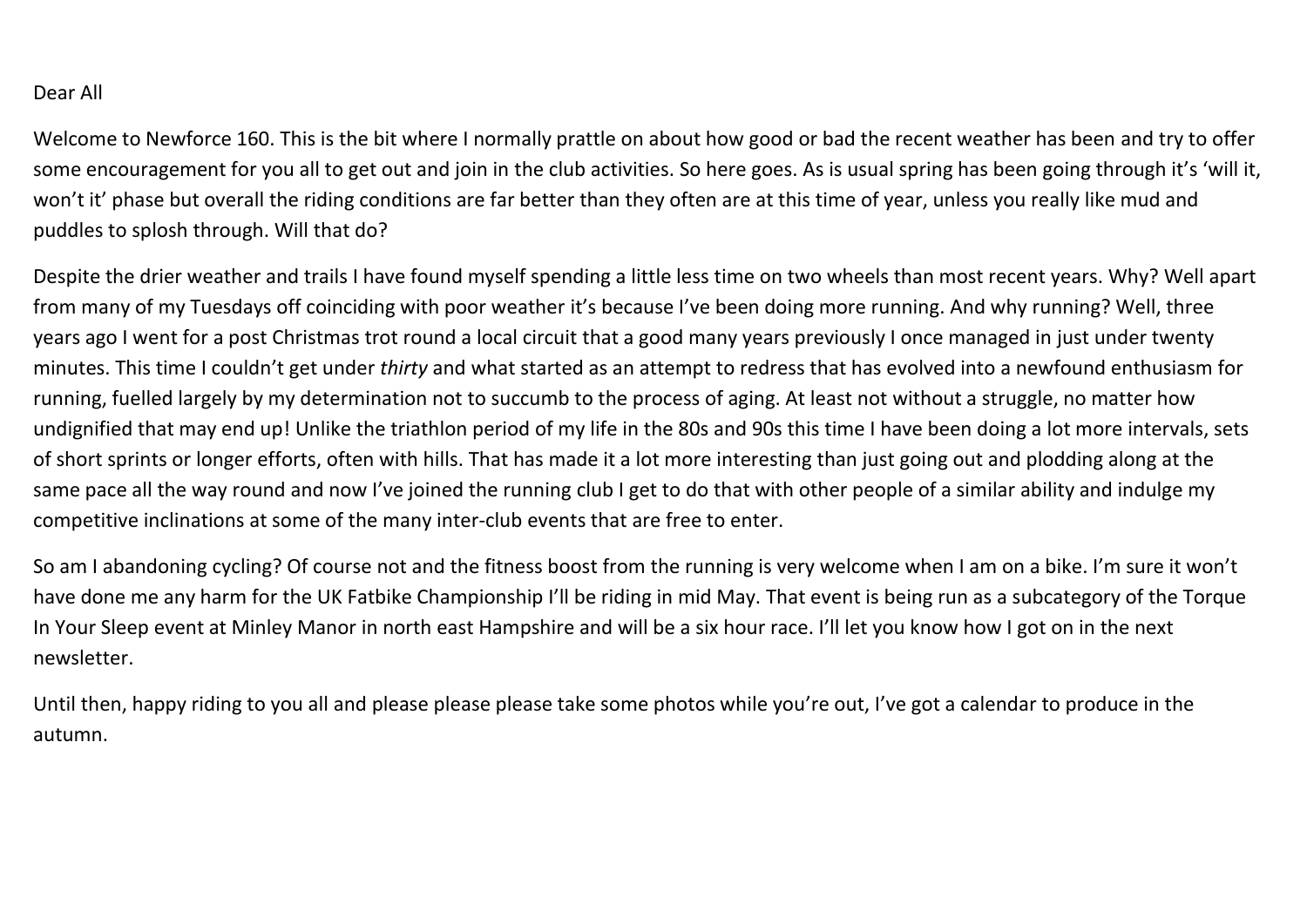Upcoming rides:

- May 1<sup>st</sup> Wilverly
- May 15<sup>th</sup> Corfe (day ride)
- May 29th Stanstead Park, near Emsworth
- June 12th Inkpen Beacon (day ride)
- June 26<sup>th</sup> Moyles Court
- July 10<sup>th</sup> Isle of Wight from Lymington (day ride)
- July 24<sup>th</sup> Farley Mount

Full details can be found on the club website at https://www.newforce.org.uk/rides-list/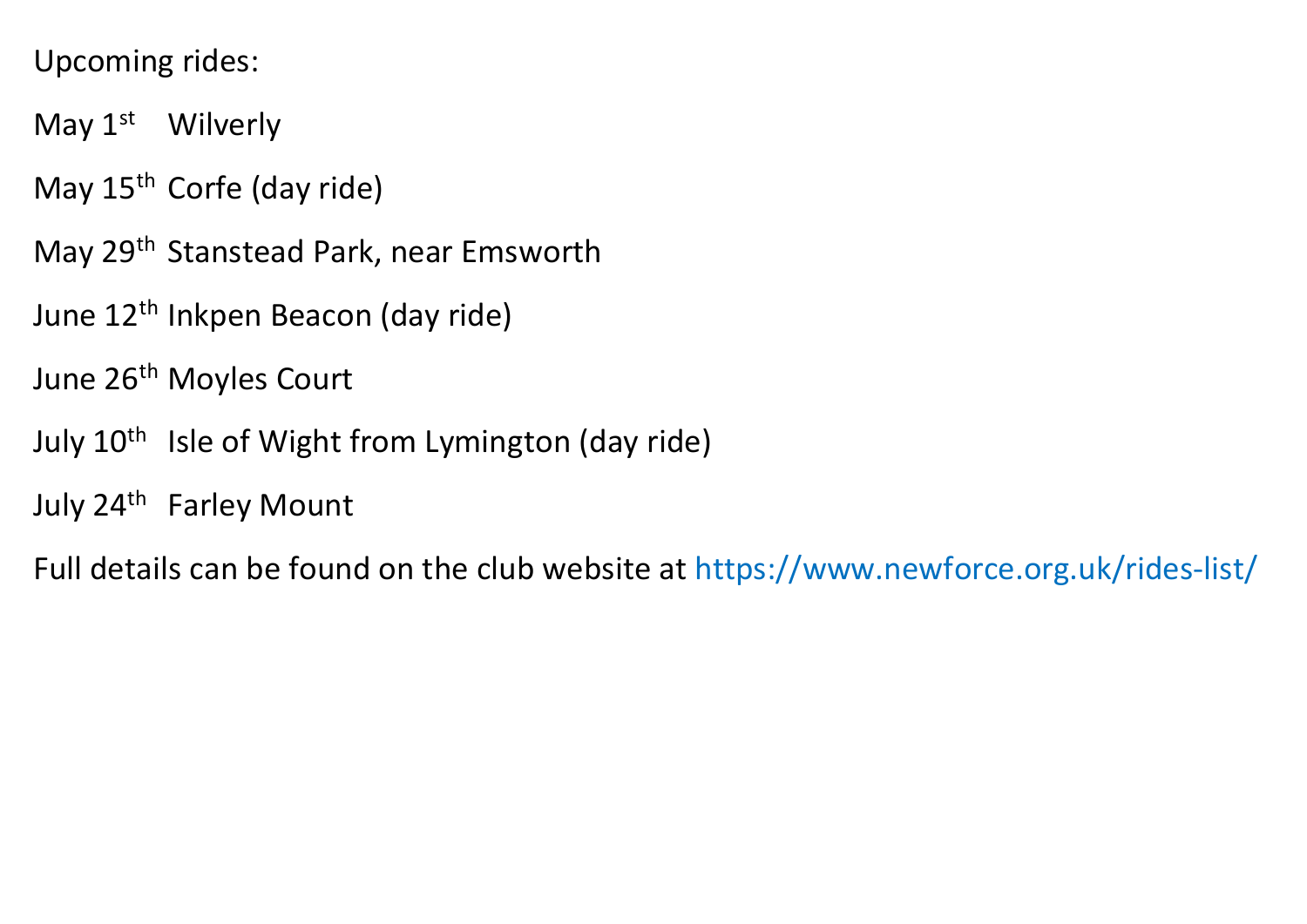# **NewForce Committee Ordinary Meeting**

# **via Zoom**

# **Tuesday 8th March 2022 at 8.00 pm**

# **Minutes**

### **1. Attendees and Apologies**

1.1.Present: Roger Shephard, Sue Marsland, Stu Rogers, Keith Whitten, Karen & Nick Clark, Clive French 1.2.Apologies: Eleanor Rutter, Steve Keith, Martin Wheat, Malcolm Streeton

#### **2. Previous Minutes**

2.1.No matters arising

## **3. Rides and Riding**

- 3.1.A discussion on amending the current Covid protocols following Govt relaxation led to a decision to remove the current requirements, instead asking riders to be Covid-aware and not to attend rides if they have tested positive for Covid. A notice to this effect will be introduced by Sue in the "Rides List". Roger will post on the forum in advance of the next Sunday ride announcing that riders will no longer be expected to sign up on the forum, but to consult the "Rides List" and to just turn up at the relevant time and place.
- 3.2."Tikka" evening rides will be listed on the Forum, also with no requirement for riders to sign up. Due to the reduction in the range of evening rides likely to be offered, the "curry scale" will be abandoned, and references to it will be removed from club publications. Clive to provide detailed change request to Jack Lawry for amendment to the website.
- 3.3. The current ride list extends to 21<sup>st</sup> August and will be extended at the next committee meeting. Sue requested that more consideration should be given to the location and terrain for each proposed ride, to avoid consecutive rides being too similar to one another. All-day rides should be distributed carefully through the year. Sue also pointed out that consideration should be given to the likely ground conditions and the relevant time of year when considering ride locations. The "Rides List" appearing on the website is to be considered definitive. An error was noted in the listing of the Corfe Castle ride. Sue to correct.
- 3.4.More ride leaders are always encouraged, but present arrangements to allocate leaders "in the background" seem to be working satisfactorily.
- 3.5.Trips away
- 3.5.1. Elan Valley: 22-23 people are signed up for this trip. Sue proposed that payments for accommodation be handled through the club bank account. Clive / Sue / Roger to review insurance arrangements to ensure that this does not cause difficulties.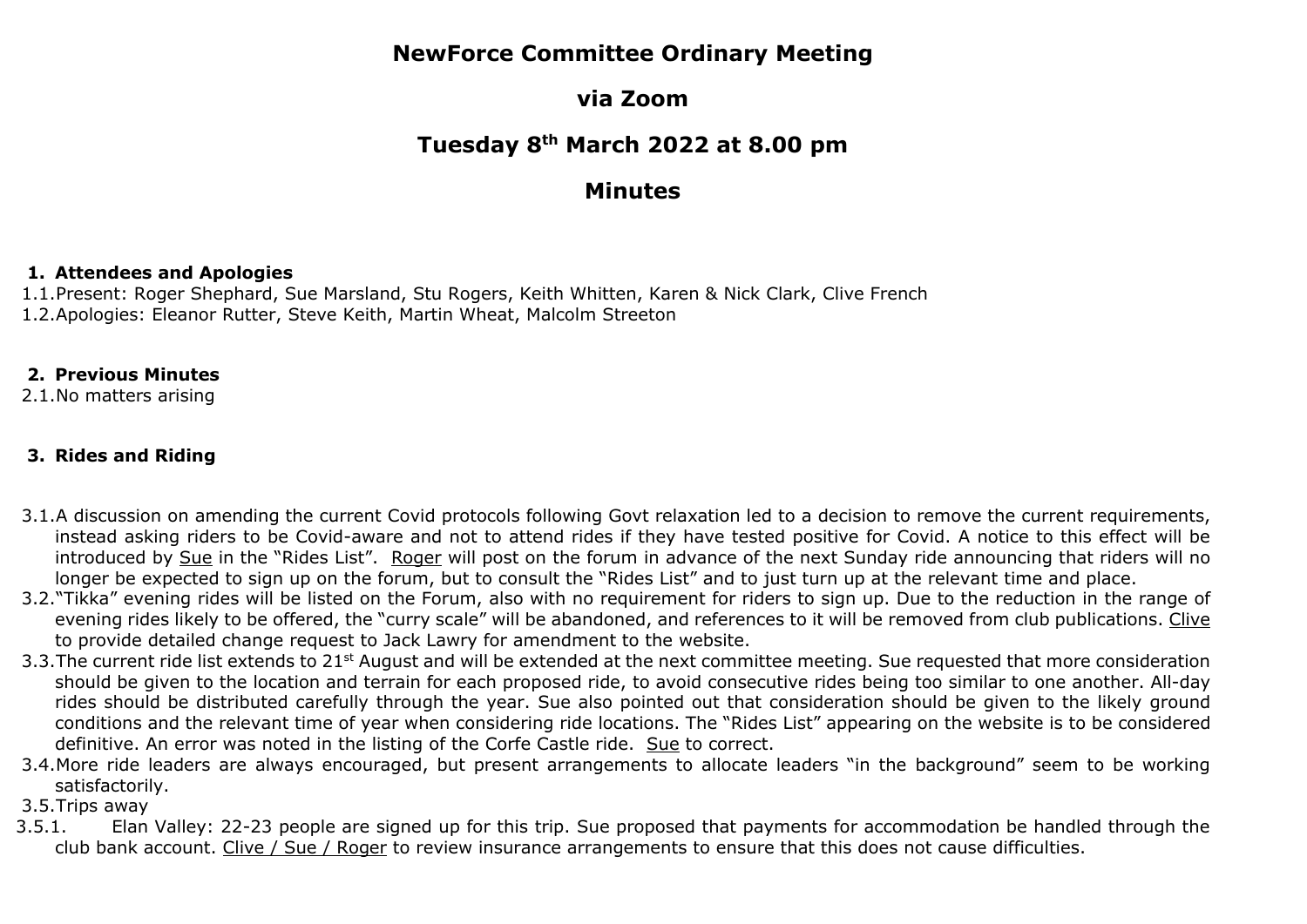3.5.2. Lulworth: Clive proposed a trip to Lulworth using the Youth Hostel, which the club has used in the past. It was agreed that this would be interesting. Clive to post on the forum to gauge interest.

## **4. Treasurer's report**

- 4.1.Accounts statement issued by Clive (attached to the agenda) was considered. No matters arising.
- 4.2.Transfer of responsibility for accounts from Ian Taylor to Clive is complete. Ian remains a signatory to the PayPal account for now. Signatories to the PayPal account are Clive and Ian. Signatories to the Lloyds account are Clive, Nick and Linda Hawkins.

## **5. Membership report**

5.1.Committee membership is confirmed and corresponds to the e-mail from Roger dated 28 December 2021: WITH PORTFOLIO

Roger Shephard

Martin Wheat

Clive French

Sue Marsland

Keith Whitten

Jack Lawry

ORDINARY COMMITTEE MEMBER

Linda Hawkins

Eleanor Rutter

Steve Keith

Malcolm Streeton (Max)

Stu Rogers

Karen Clark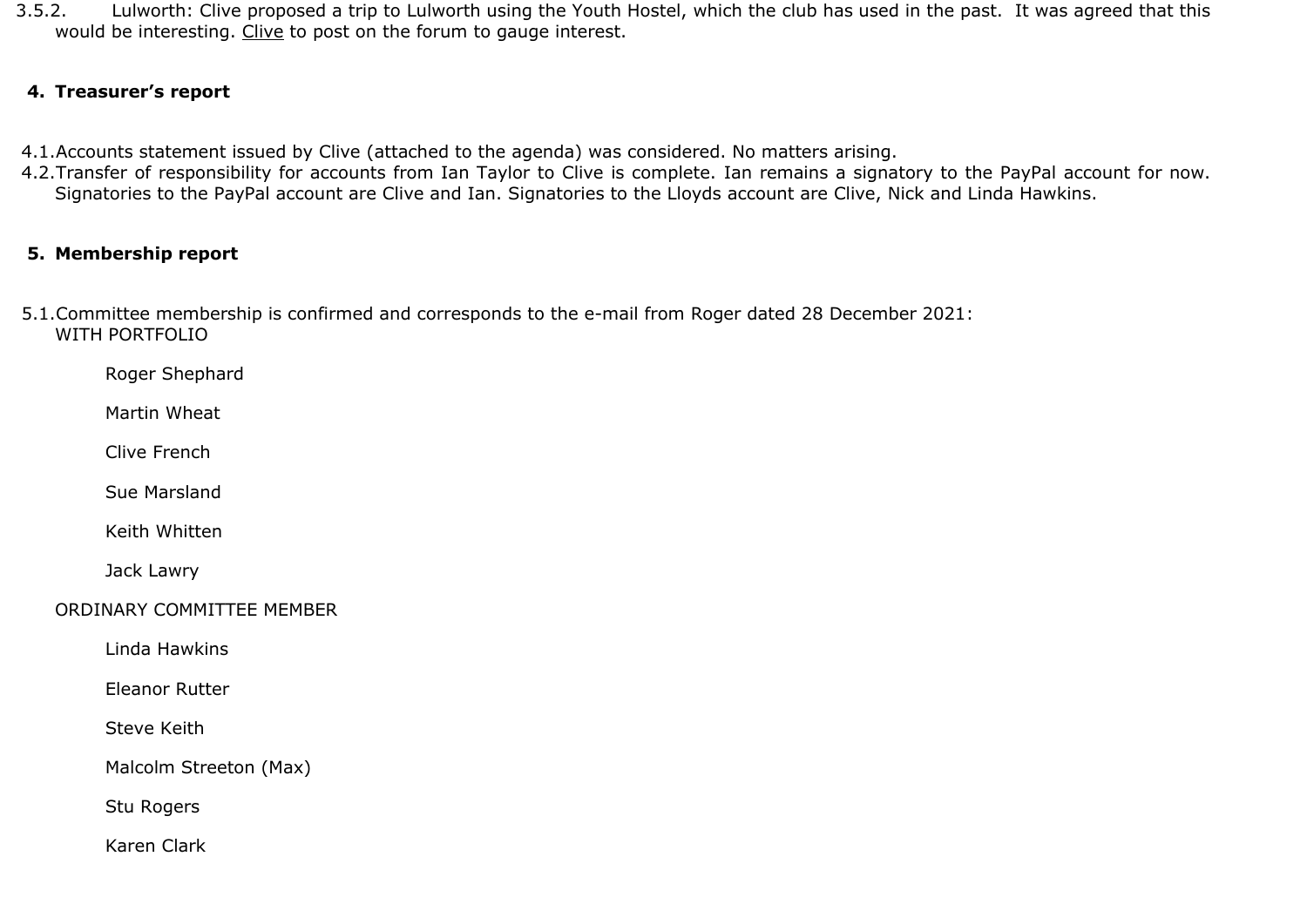#### Nick Clark

5.2.Current membership stands at 113, being a reduction of 5 this quarter. 4 new members joined, and 9 former members chose not to renew.

## **6. Web Site and Facebook**

- 6.1.Use of Facebook is to continue, with club rides listed there. While providing a useful venue for communication, concern was expressed over the possibility of non-members arranging rides through the Facebook page and possibly looking to the club for insurance cover. While participation of users is to be encouraged, any club liability must be excluded. Roger assured the meeting that the club insurance would not cover any such ad-hoc rides, and Roger will craft a suitable notice for Sue to include in the Facebook page.
- 6.2.Apparently, the photo content of the website uses an archive stored on Flikr, to which it is no longer possible to add new photos. An alternative solution using Google Cloud for photographs has been proposed, but the meeting was not inclined to discuss the technicalities. Sue to request comment and assistance from Jack Lawry.

## **7. Any other business**

## 7.1.See 3.1 above

- 7.2.Historically, NewForce has had some representation in New Forest Access forum, and has been involved in discussions of access for cycling in particular. The meeting decided that NewForce would not pursue such representation at present.
- 7.3.It was decided that committee meetings will be held three times per year, one of these being the Annual General Meeting. These meetings will be held on the second Tuesday of February (AGM), June and October. It is intended that future meetings will be held in person, at a venue to be selected. The New Forest Inn at Emery Down was no longer considered suitable, and proposals were made for familiar pubs in Winsor and Ashurst. Noting the geographic distribution of members, the meeting may be held at various venues in rotation to allow reasonable access for most members. Roger to circulate an e-mail asking for proposals.
- 7.4.The current absence of a Club Secretary was noted, and discussion showed the meeting in favour of appointing one. Roger to circulate job description of Club Secretary.

## **8. Cranbourne ride**

8.1.Clive to contact Steve Keith to ask him to contact the brewery and request permission to use their facilities.

## **9. Honorary Memberships**

9.1.A proposal to introduce a class of honorary membership was not accepted.